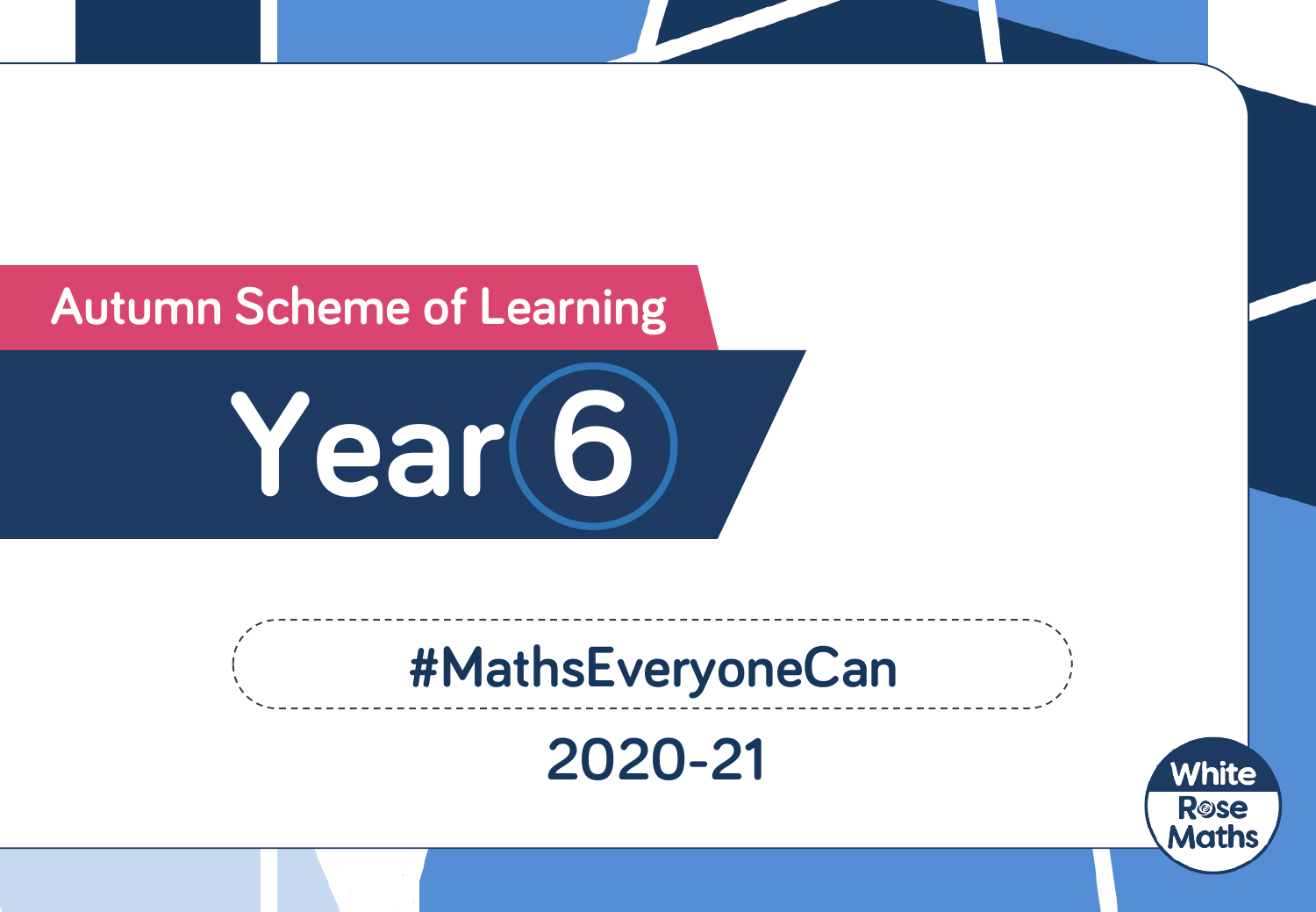

|        | Week 1                                         | Week 2                                                                                                       | Week 3                 | Week 4                                  | Week 5                                                 | Week 6 |                          | Week 7              | Week 8                                                         | Week 9 | Week 10              | Week 11                   |  | Week 12           |
|--------|------------------------------------------------|--------------------------------------------------------------------------------------------------------------|------------------------|-----------------------------------------|--------------------------------------------------------|--------|--------------------------|---------------------|----------------------------------------------------------------|--------|----------------------|---------------------------|--|-------------------|
| Autumn |                                                | <b>Number: Place</b><br><b>Number: Addition, Subtraction,</b><br>Value<br><b>Multiplication and Division</b> |                        |                                         |                                                        |        | <b>Number: Fractions</b> |                     |                                                                |        | Geometry:            | Position and<br>Direction |  |                   |
| Spring | Number:<br><b>Decimals</b>                     |                                                                                                              | Number:<br>Percentages |                                         | Number:<br>Algebra                                     |        | Measurement:             | Converting<br>Units | <b>Measurement:</b><br>Perimeter,<br><b>Area and</b><br>Volume |        | <b>Number: Ratio</b> |                           |  | <b>Statistics</b> |
| Summer | <b>Geometry: Properties of</b><br><b>Shape</b> |                                                                                                              |                        | Consolidation<br>or SATs<br>preparation | Consolidation, investigations and preparations for KS3 |        |                          |                     |                                                                |        |                      |                           |  |                   |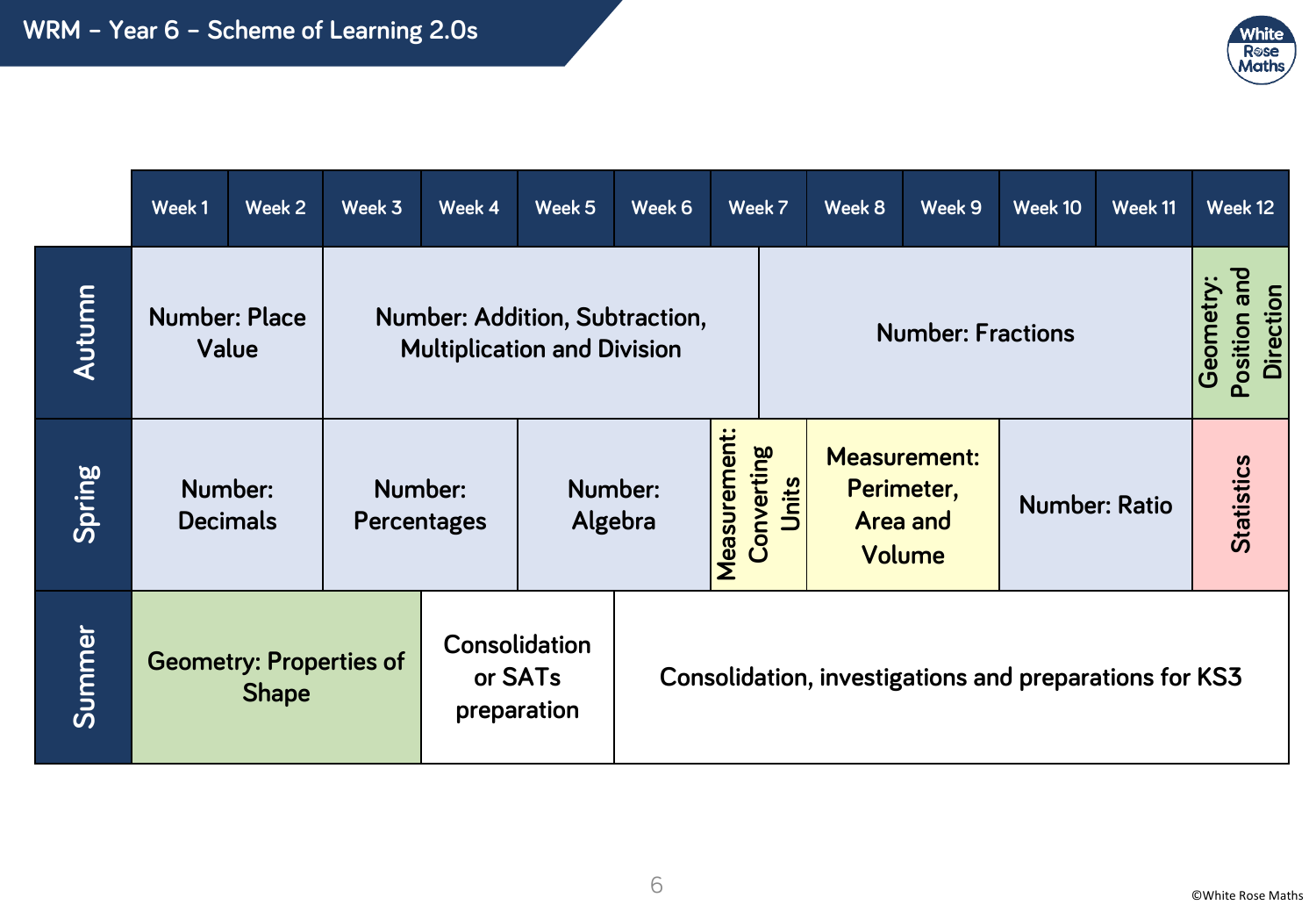#### Year 6 | Autumn Term | Week 1 to 2 - Number: Place Value



# **Overview**

**Small Steps**



### **Notes for 2020/21**

Many children may struggle to work immediately with numbers to 10,000,000 so we are suggesting that this might build up from smaller numbers.

It's vital that children have that understanding/recap of place value to ensure they are going to be successful with later number work.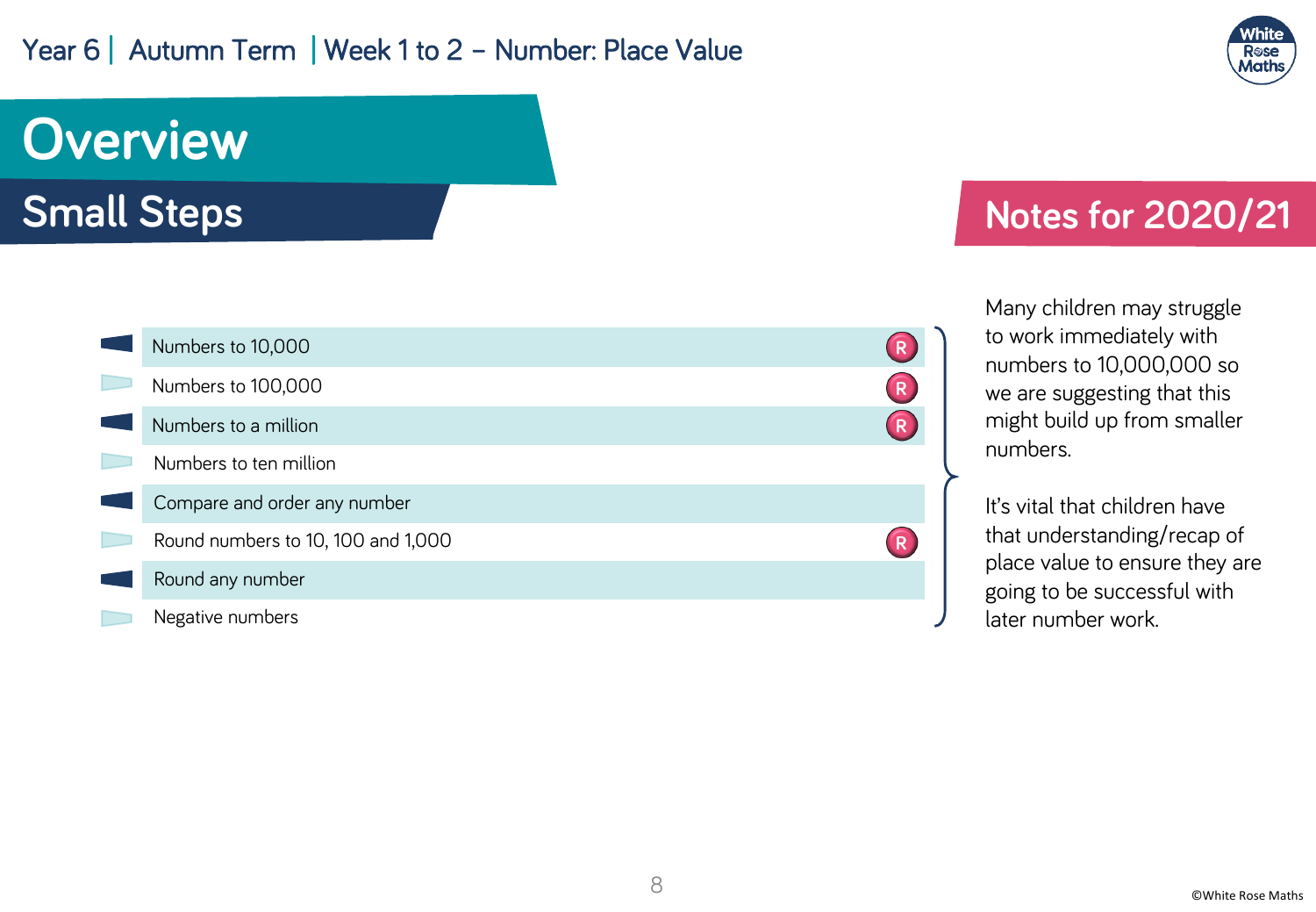#### Year 6 | Autumn Term | Week 3 to 7 - Number: Four Operations



## **Overview Small Steps**

Division using factors

| Add whole numbers with more than 4 digits         |              |
|---------------------------------------------------|--------------|
| Subtract whole numbers with more than 4 digits    |              |
| Inverse operations (addition and subtraction)     | $\mathsf{R}$ |
| Multi-step addition and subtraction problems      | $\mathsf{R}$ |
| Add and subtract integers                         |              |
| Multiply 4-digits by 1-digit                      |              |
| Multiply 2-digits (area model)                    | $\mathsf{R}$ |
| Multiply 2-digits by 2-digits                     | R            |
| Multiply 3-digits by 2-digits                     | $\mathsf{R}$ |
| Multiply up to a 4-digit number by 2-digit number |              |
| Divide 4-digits by 1-digit                        |              |
| Divide with remainders                            |              |
| Short division                                    |              |
|                                                   |              |

### **Notes for 2020/21**

Year 6 assumes a lot of prior understanding of four operations. A deep understanding of these concepts are essential to help prepare children for secondary education and beyond.

Some children may not have had much practice in the last few months so we've included extended blocks and plenty of recap.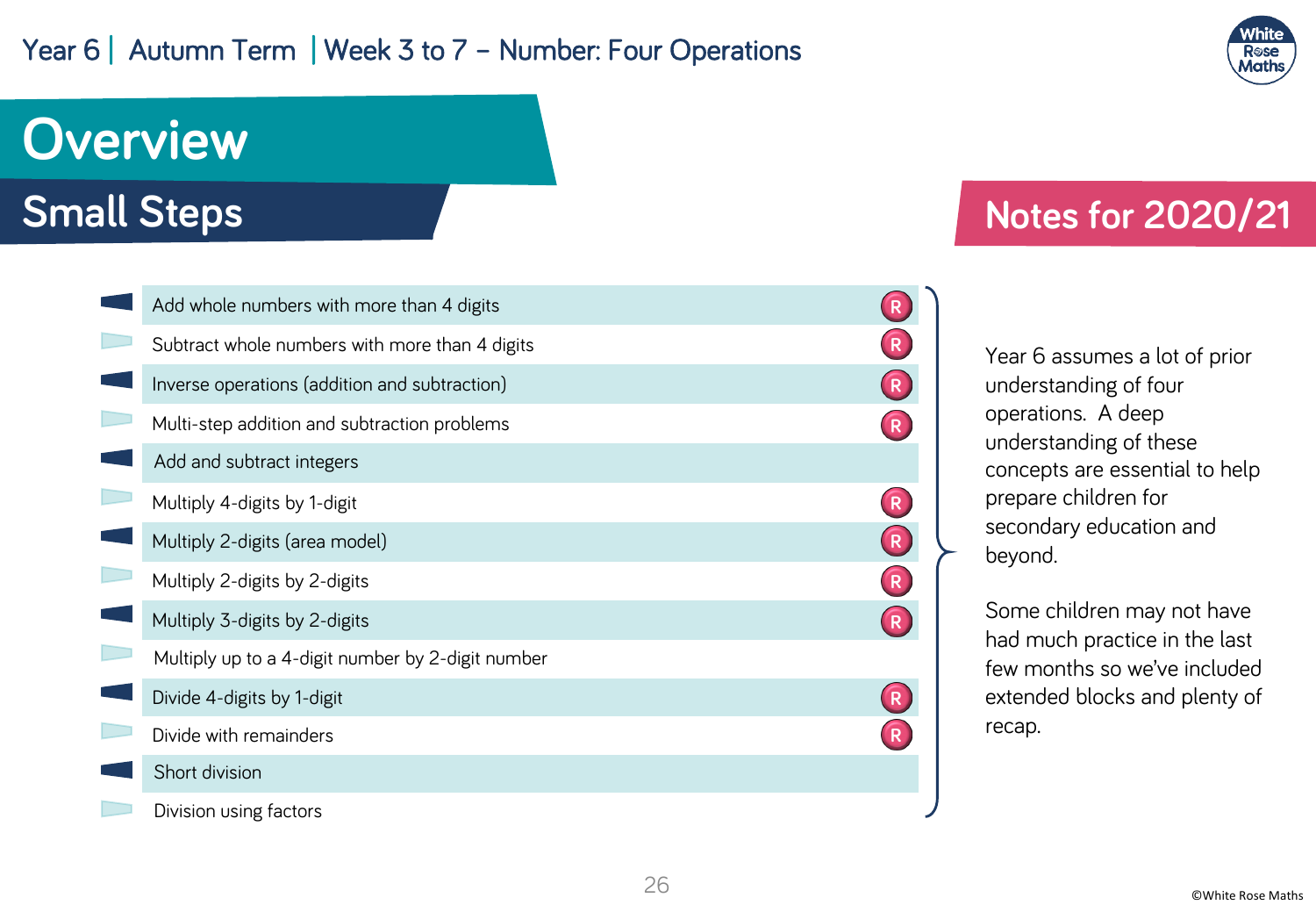#### Year 6 | Autumn Term | Week 3 to 7 - Number: Four Operations



## **Overview Small Steps** Long division (1) Long division (2)



### **Notes for 2020/21**

Year 6 assumes a lot of prior understanding of four operations. A deep understanding of these concepts are essential to help prepare children for secondary education and beyond.

Some children may not have had much practice in the last few months so we've included extended blocks and plenty of recap.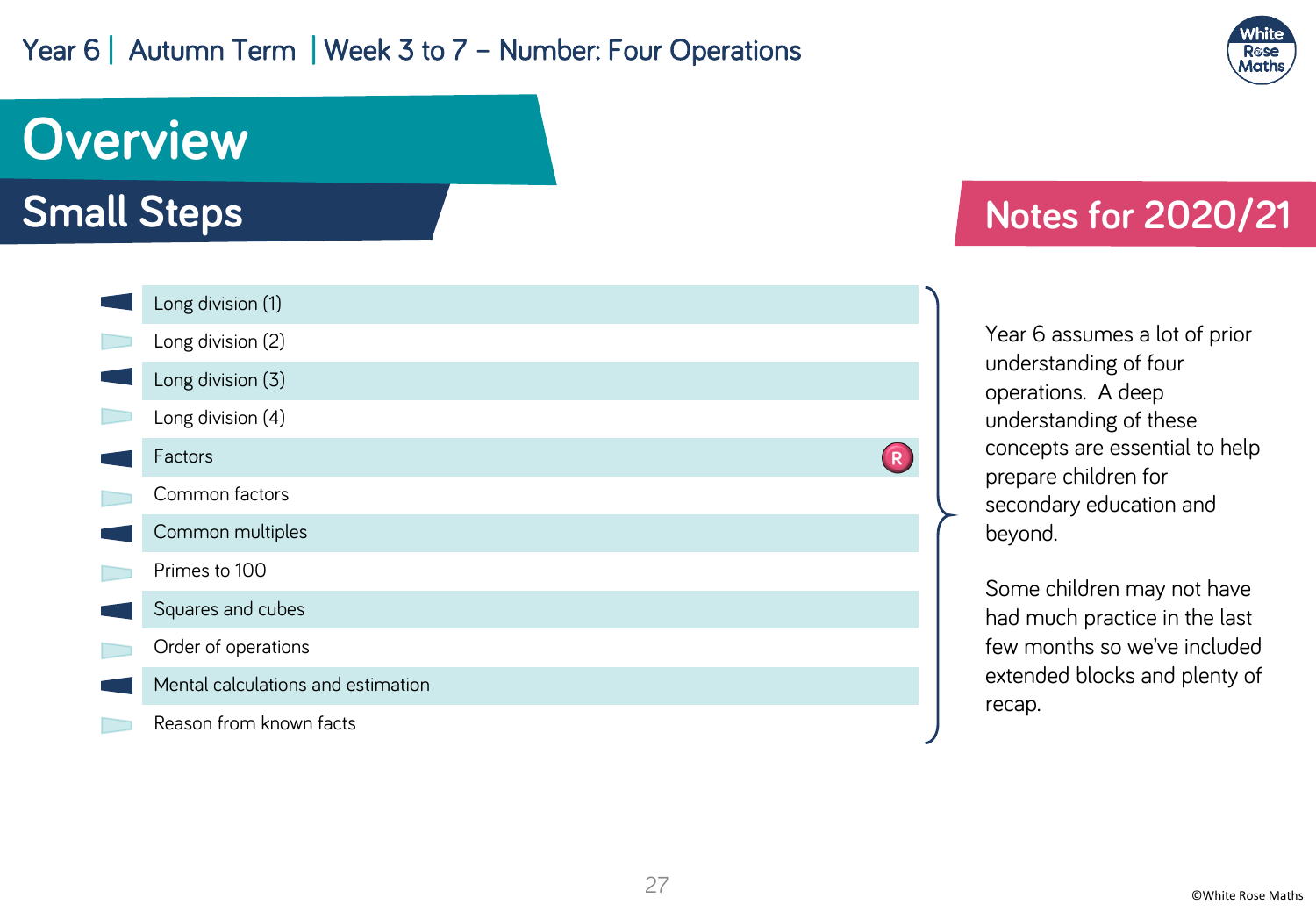#### Year 6 | Autumn Term | Week 8 to 12 - Number: Fractions



## **Overview**

**Small Steps**

| Equivalent fractions                |  |
|-------------------------------------|--|
| Simplify fractions                  |  |
| Improper fractions to mixed numbers |  |
| Mixed numbers to improper fractions |  |
| Fractions on a number line          |  |
| Compare and order (denominator)     |  |
| Compare and order (numerator)       |  |
| Add and subtract fractions (1)      |  |
| Add and subtract fractions (2)      |  |
| Add mixed numbers                   |  |
| Add fractions                       |  |
| Subtract mixed numbers              |  |
| Subtract fractions                  |  |

### **Notes for 2020/21**

Many children may have missed the block of learning from Y5 on fractions therefore we are suggesting recapping this.

Spend time ensuring children can add and subtract proper fractions, before moving onto mixed numbers.

These skills require understanding of equivalent fractions.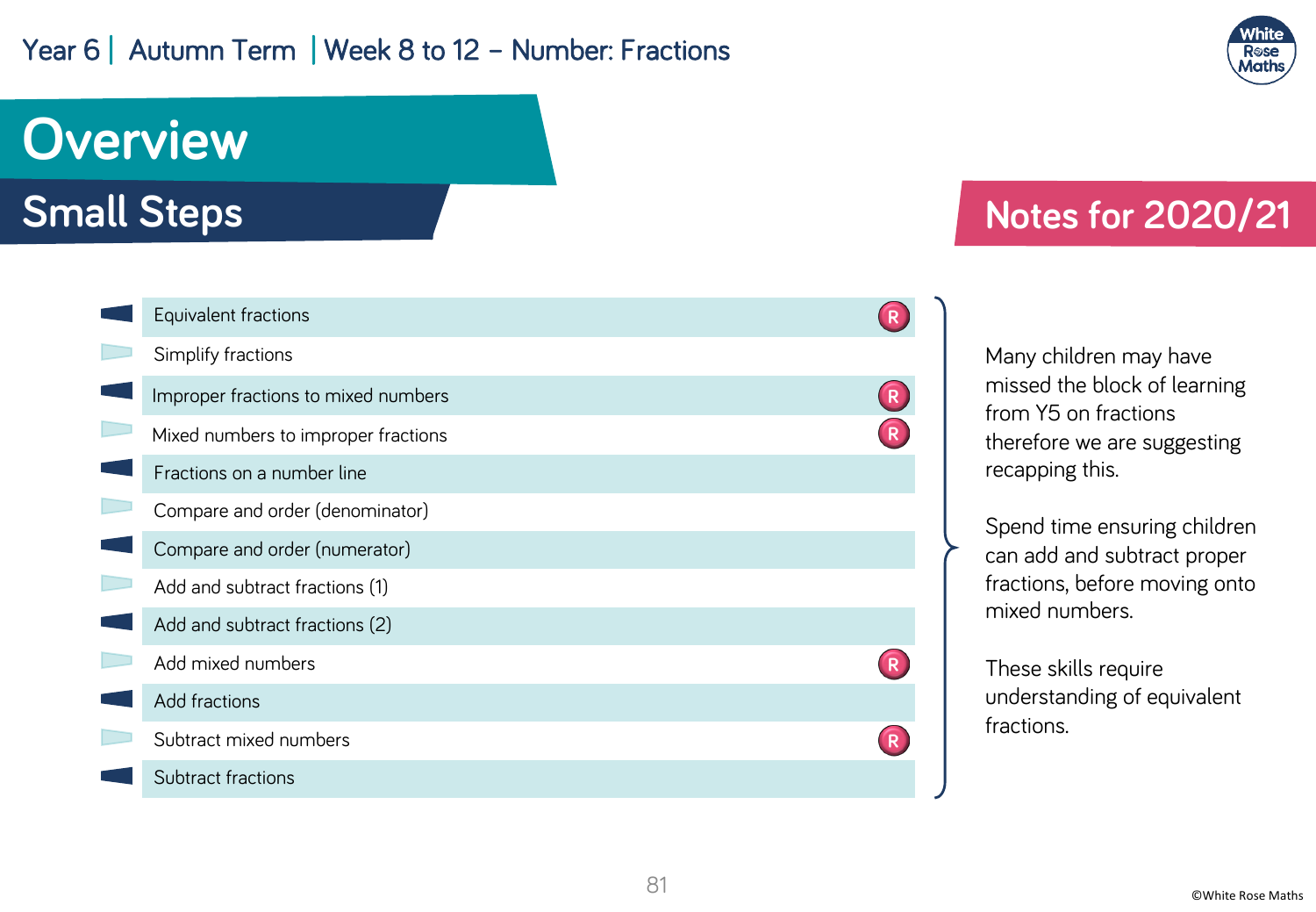#### Year 6 | Autumn Term | Week 8 to 12 - Number: Fractions



# **Overview**

### **Small Steps**

| Mixed addition and subtraction         |
|----------------------------------------|
| Multiply fractions by integers         |
| Multiply fractions by fractions        |
| Divide fractions by integers (1)       |
| Divide fractions by integers (2)       |
| Four rules with fractions              |
| Fraction of an amount                  |
| Fraction of an amount - find the whole |

### **Notes for 2020/21**

Many children may have missed the block of learning from Y5 on fractions therefore we are suggesting recapping this.

Spend time ensuring children can add and subtract proper fractions, before moving onto mixed numbers.

These skills require understanding of equivalent fractions.